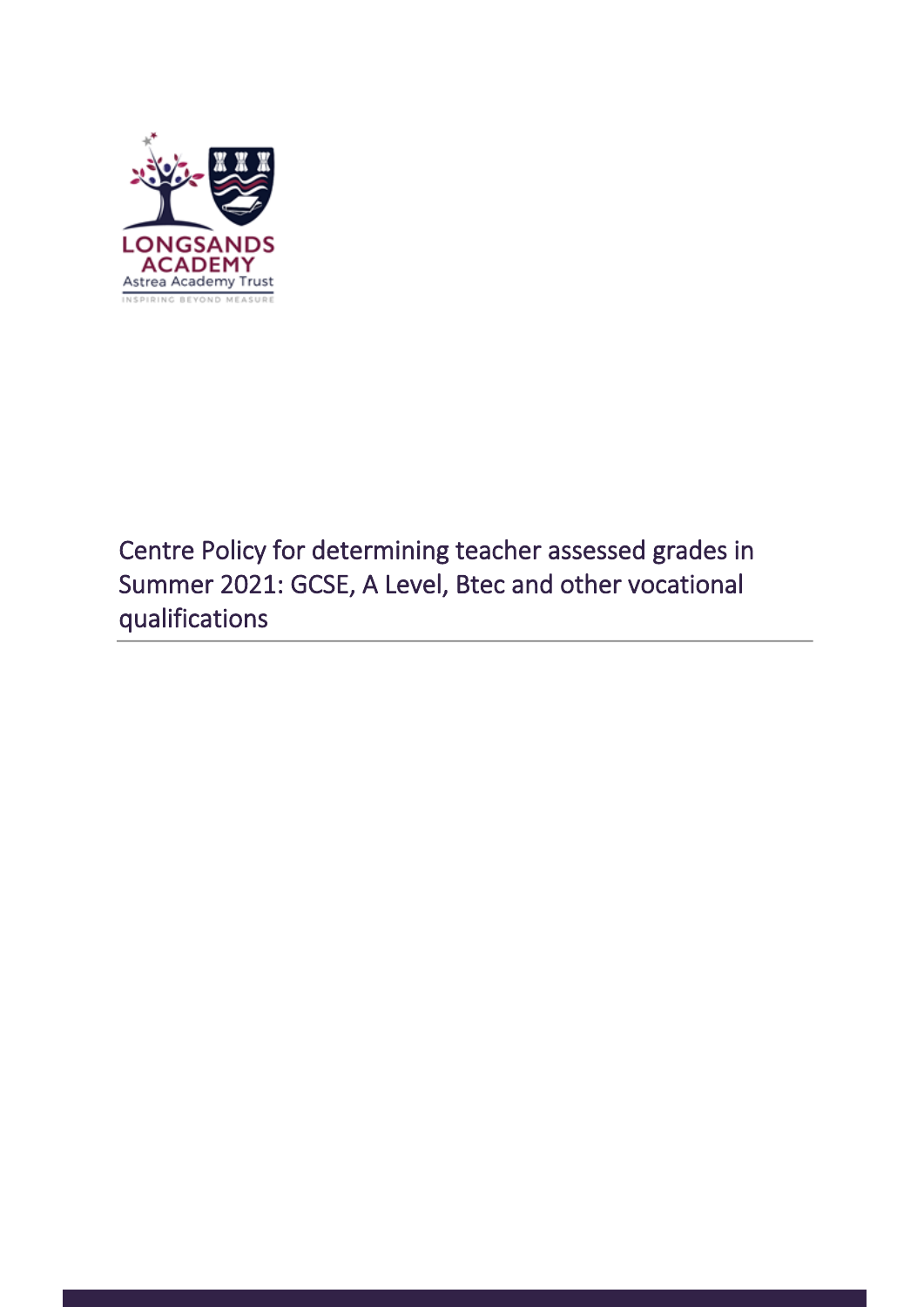

# Centre Policy for determining teacher assessed grades – summer 2021: Longsands Academy

### **Background**

The government announced in January 2021 that grades in GCSE, A/AS Level, Project Qualifications and Advanced Extension Award would be determined by centres, rather than by examination. Following JCQ guidance, this policy outlines the procedures we will follow to determine grades in an appropriate, consistent and fair manner so that students' progression isnot disadvantaged by the pandemic.

### Statement of intent

### **Statement of Intent**

The purpose of this policy is:

- to ensure that teacher assessed grades are determined fairly, consistently, free from bias and effectively within and across departments
- to ensure the operation of effective processes with clear guidelines and support for staff
- to ensure that all staff involved in the processes clearly understand their roles and responsibilities
- to support teachers to take evidence-based decisions in line with Joint Council for Qualifications guidance
- to ensure the consideration of historical centre data in the process, and the appropriate decision making in respect of, teacher assessed grades
- to support a high standard of internal quality assurance in the allocation of teacher assessed grades
- to support our centre in meeting its obligations in relation to equality legislation
- to ensure our centre meets all requirements set out by the Department of Education, Ofqual, the Joint Council for Qualifications and awarding organisations for Summer 2021 qualifications
- to ensure the process for communicating to candidates and their parents/carers how they will be assessed is clear, in order to give confidence.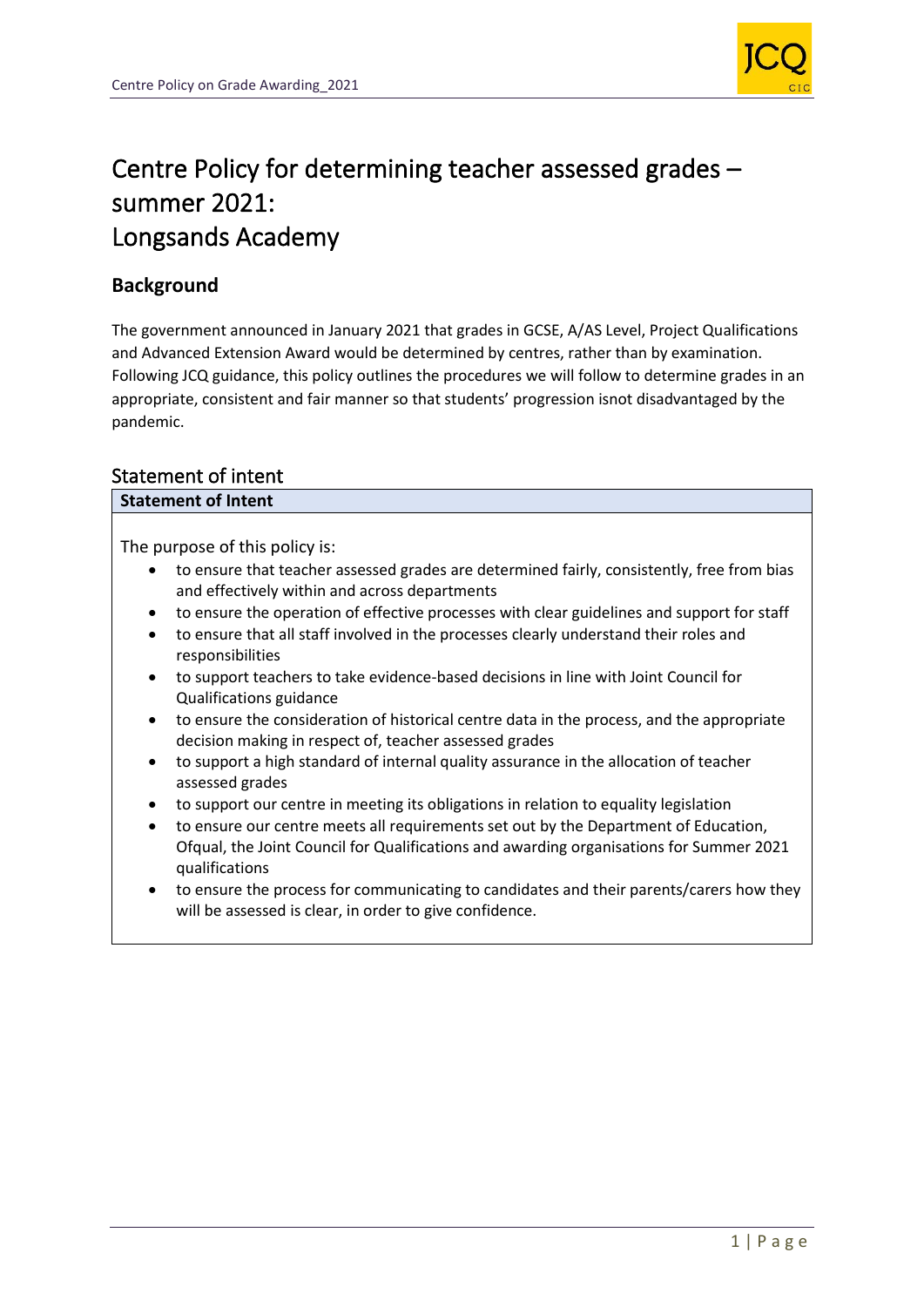

### Roles and responsibilities

This section of our Centre Policy outlines the personnel in our centre who have specific roles and responsibilities in the process of determining teacher assessed grades this year.

### **Roles and Responsibilities**

### **Head of Centre**

### **The Head of Centre, Neil Owen:**

- will be responsible for approving our policy for determining teacher assessed grades.
- has overall responsibility for the Academy as an examinations centre and will ensure that clear roles and responsibilities of all staff are defined
- will confirm that teacher assessed grade decisions represent the academic judgement made by teachers and that the checks in place ensure these align with the guidance on standards provided by awarding organisations
- will ensure a robust internal quality assurance process has been produced and signed-off in advance of results being submitted.

### **Senior Leadership Team and Heads of Subject/Department**

Our Senior Leadership Team and Heads of Departments will:

- provide training and support to our other staff.
- support the Head of Centre in the quality assurance of the final teacher assessed grades.
- ensure an effective approach within and across departments and authenticating the preliminary outcome from single teacher subjects.
- be responsible for ensuring staff have a clear understanding of the internal and external quality assurance processes and their role within it.
- ensure that all teachers within their department make consistent judgements about student evidence in deriving a grade.
- ensure all staff conduct assessments under the appropriate levels of control with reference to guidance provided by the Joint Council for Qualifications.
- ensure teachers have the information required to make accurate and fair judgments.
- ensure that a Head of Department Checklist is completed for each qualification that they are submitting.

#### **Teachers**

Our teachers will:

- ensure they conduct assessments under our centre's appropriate levels of control and have sufficient evidence, in line with this Centre Policy and guidance from the Joint Council for Qualifications, to provide teacher assessed grades for each student they have entered for a qualification.
- ensure that the teacher assessed grade they assign to each student is a fair, valid and reliable reflection of the assessed evidence available for each student.
- make judgements based on what each student has been taught and what they have been assessed on, as outlined in the section on grading in the main JCQ guidance**.**
- produce an Assessment Record for each subject cohort, that includes the nature of the assessment evidence being used, the level of control for assessments considered, and any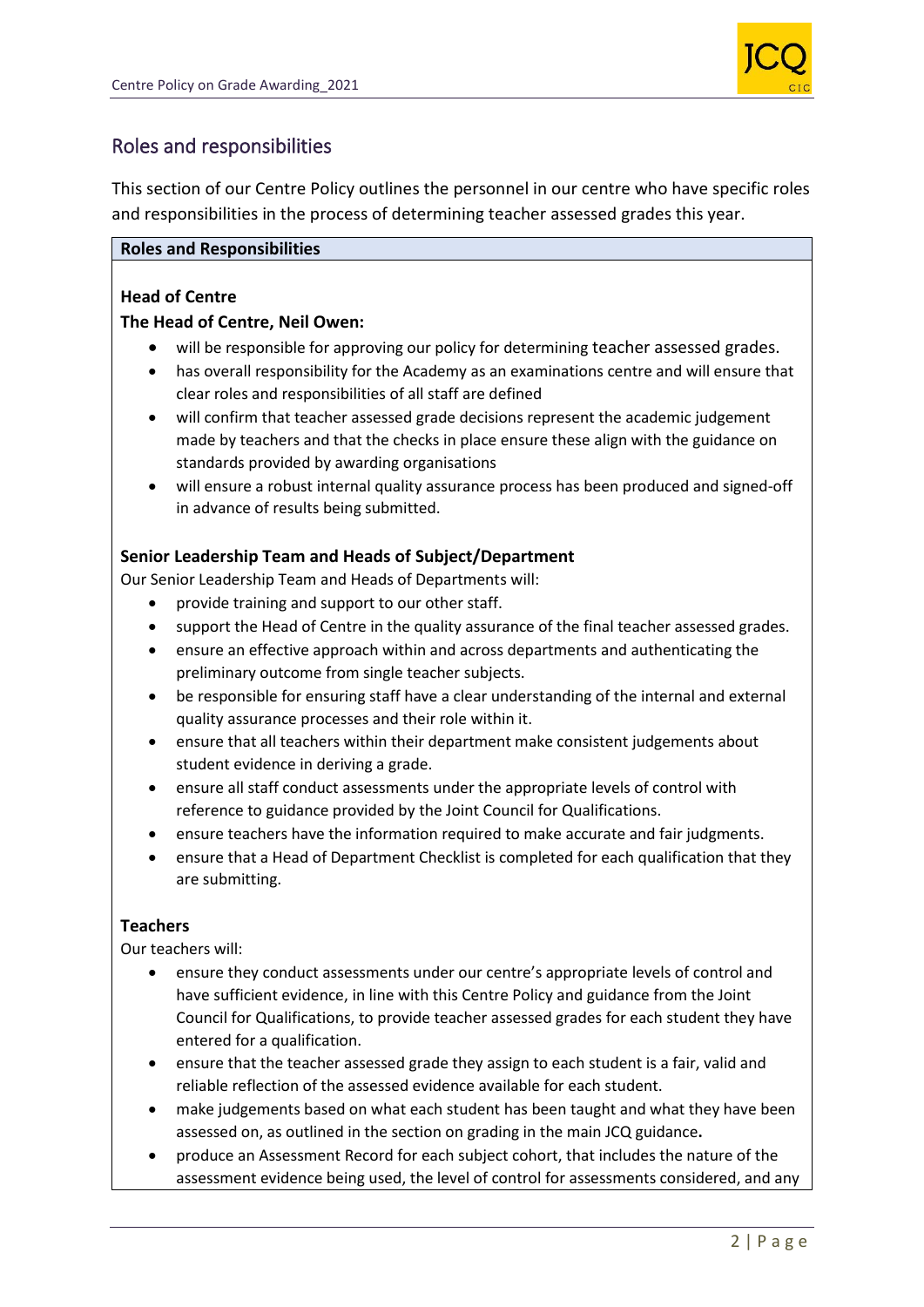

other evidence that explains the determination of the final teacher assessed grades. Any necessary variations for individual students will also be recorded.

• securely store and be able to retrieve sufficient evidence to justify their decisions.

### **SENDCo**

Our SENDCo, Patricia Martin-Morales, will:

- ensure that all students who are eligible for Access Arrangements have been tested, the appropriate applications to JCQ have been made and evidence is retained to substantiate the need.
- ensure that all teachers and parents/carers of the students concerned have been made aware of the access arrangements which have been applied.

#### **Examinations Manager**

Our Examinations Manager, Margaret Carpenter, will:

- be responsible for the administration of our final teacher assessed grades
- liaise with SLT and Subject leaders to ensure that evidence of student work used for grading is available in a suitable format, should it be called for as part of a post-results appeals process.
- work with the Head of Centre to manage the post-results process.

### **Data Manager**

Our Data Manager, Nicola Jarvis, will:

- work with the Head of Centre, SLT and Subject Leads to gather data required for the final grading process.
- work with the Examinations Manager to collate and distribute final grades.
- assist the Examinations Manager in providing data to support the post-results appeals process.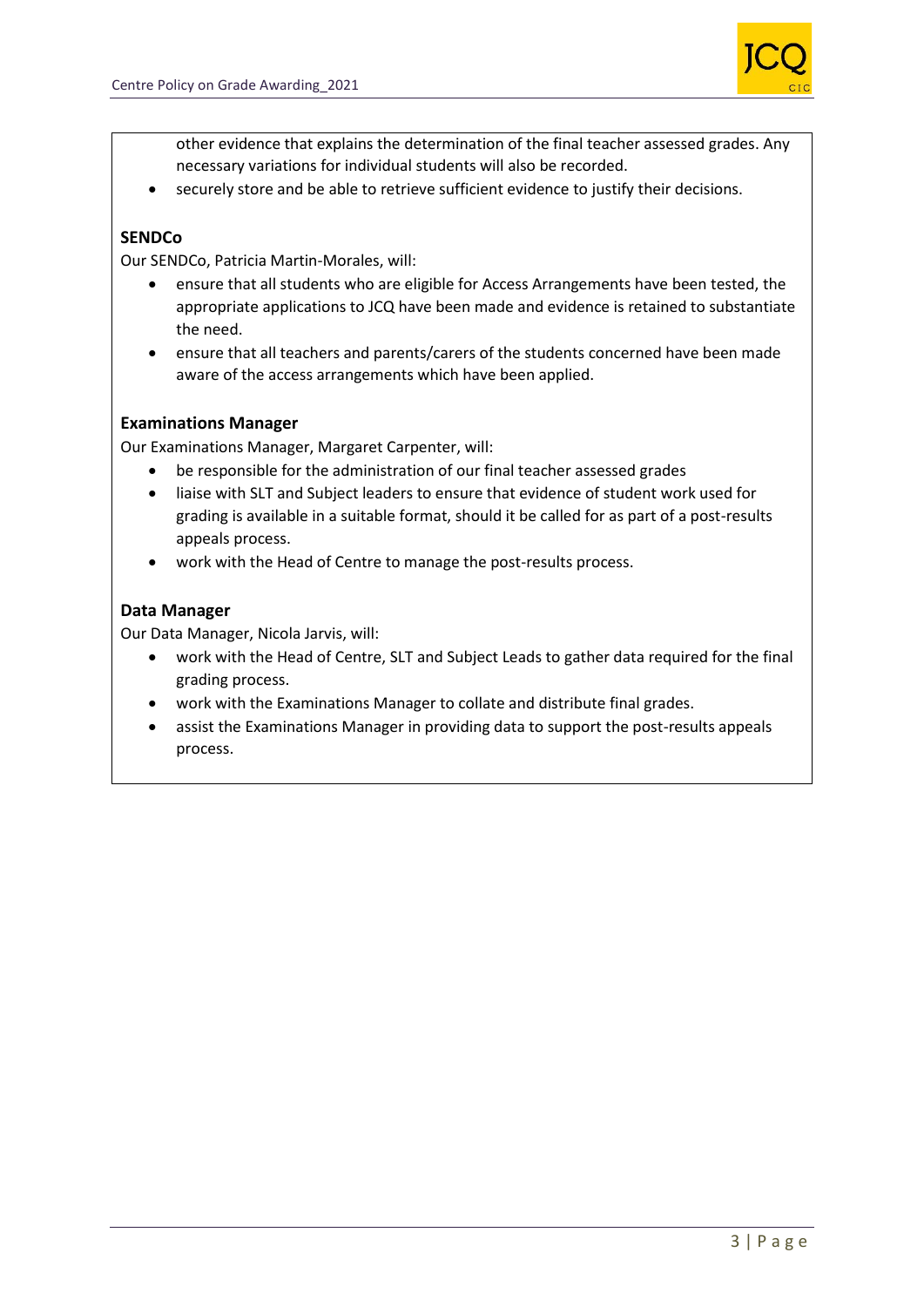

### Training, support and guidance

#### **Training**

This section provides details of the approach our centre will take to training, support and guidance in determining teacher assessed grades this year

- The Examinations Manager will ensure that all subject leaders will be kept up to date with information provided by the awarding bodies in connection with the grading process, including ensuring that all have access to new online platforms linked to the process.
- Teachers involved in determining grades in our centre will attend any centre-based training to help achieve consistency and fairness to all students.
- Teachers will engage fully with all training and support that has been provided by the Joint Council for Qualifications and the awarding organisations*.*
- Subject Leaders and their SLT Line Managers will ensure that all members of their subject teams involved in the grading process will be fully briefed on the process as it is to be applied in their subjects.

**Support for Newly Qualified Teachers and teachers less familiar with assessment**  This section provides details of our approach to training, support and guidance for newly qualified teachers and teachers less familiar with assessment

- NQTs, RQTs and teachers less familiar with assessment will participate in the process under the guidance of their subject leaders.
- The Assistant Principal responsible for professional development, Deborah Gordon, will provide additional support and guidance to NQTs and RQTs as appropriate.
- Trainee teachers may be involved in an observational role, to support their professional development.
- We will put in place additional internal reviews of teacher assessed grades for NQTs and other teachers as appropriate.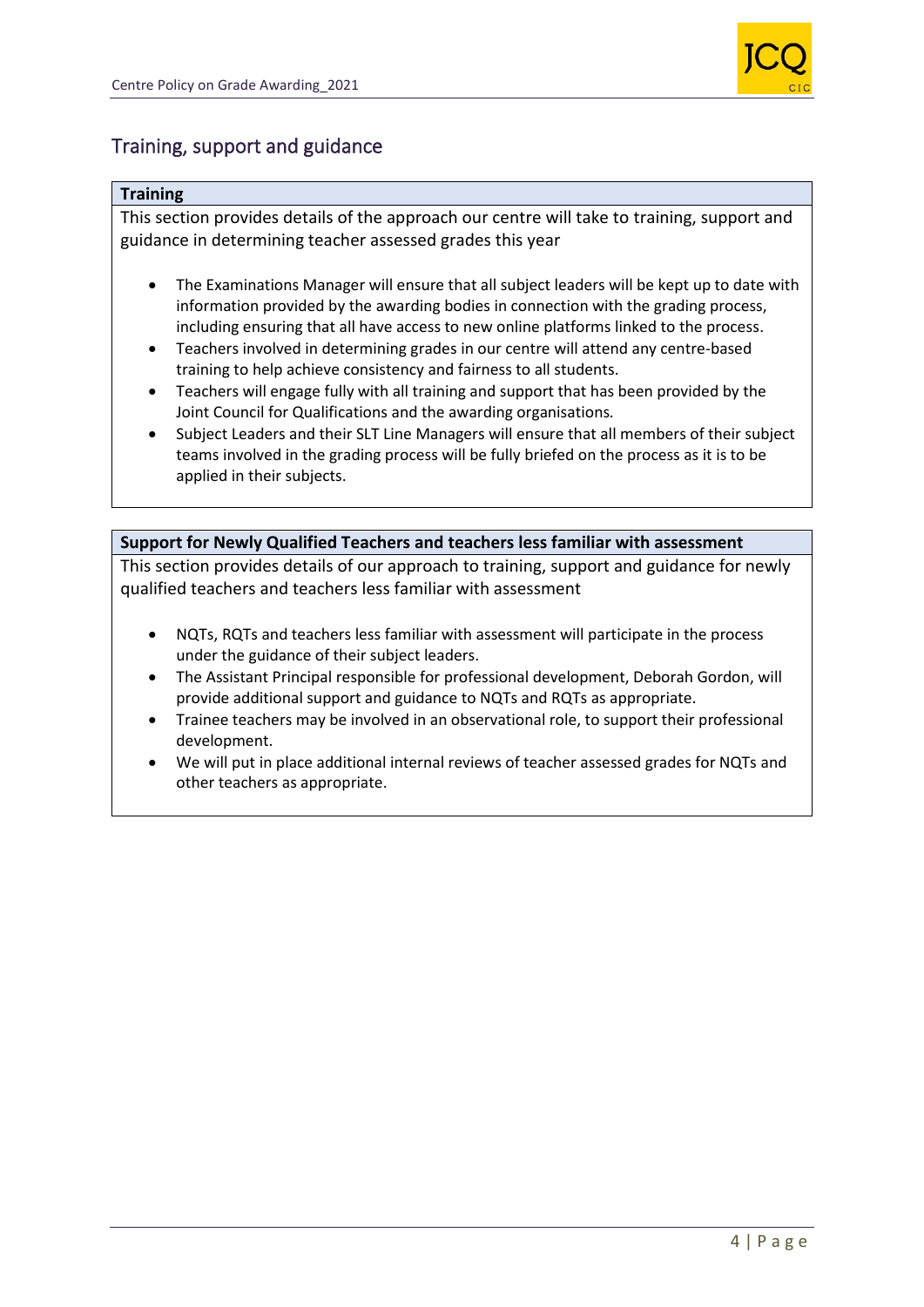![](_page_5_Picture_1.jpeg)

# Use of appropriate evidence

This section of our Centre Policy indicates how our centre will give due regard to the section in the JCQ guidance entitled: *Guidance on grading for teachers*.

### **A. Use of evidence**

- Teachers making judgements will have regard to the Ofqual Head of Centre guidance on recommended evidence, and further guidance provided by awarding organisations.
- All candidate evidence used to determine teacher assessed grades, and associated documentation, will be retained and made available for the purposes of external quality assurance and appeals.
- We will be using student work produced in response to assessment materials provided by our awarding organisation(s), including groups of questions, past papers or similar materials such as practice or sample papers.
- We will use non-exam assessment work (often referred to as coursework), even if this has not been fully completed.
- We will use student work produced in centre-devised tasks that reflect the specification, that follow the same format as awarding organisation materials, and have been marked in a way that reflects awarding organisation mark schemes.
- We will use substantial class or homework (including work that took place during remote learning).
- We will use internal tests taken by pupils.
- We will use mock exams taken over the course of study.
- We will use records of a student's capability and performance over the course of study in performance-based subjects such as music, drama and PE.

### **Additional Assessment Materials provided by awarding bodies**

We will make use of awarding body material provided, as appropriate:

- to give students the opportunity to show what they know, understand or can do in an area of content that has been taught but not yet assessed
- to give students an opportunity to show improvement, for example, to validate or replace an existing piece of evidence
- to support consistency of judgement between teachers or classes by giving everyone the same task to complete
- to combine and/or remove elements of questions where, for example, a multi-part question includes a part which focuses on an element of the specification that has not yet been taught.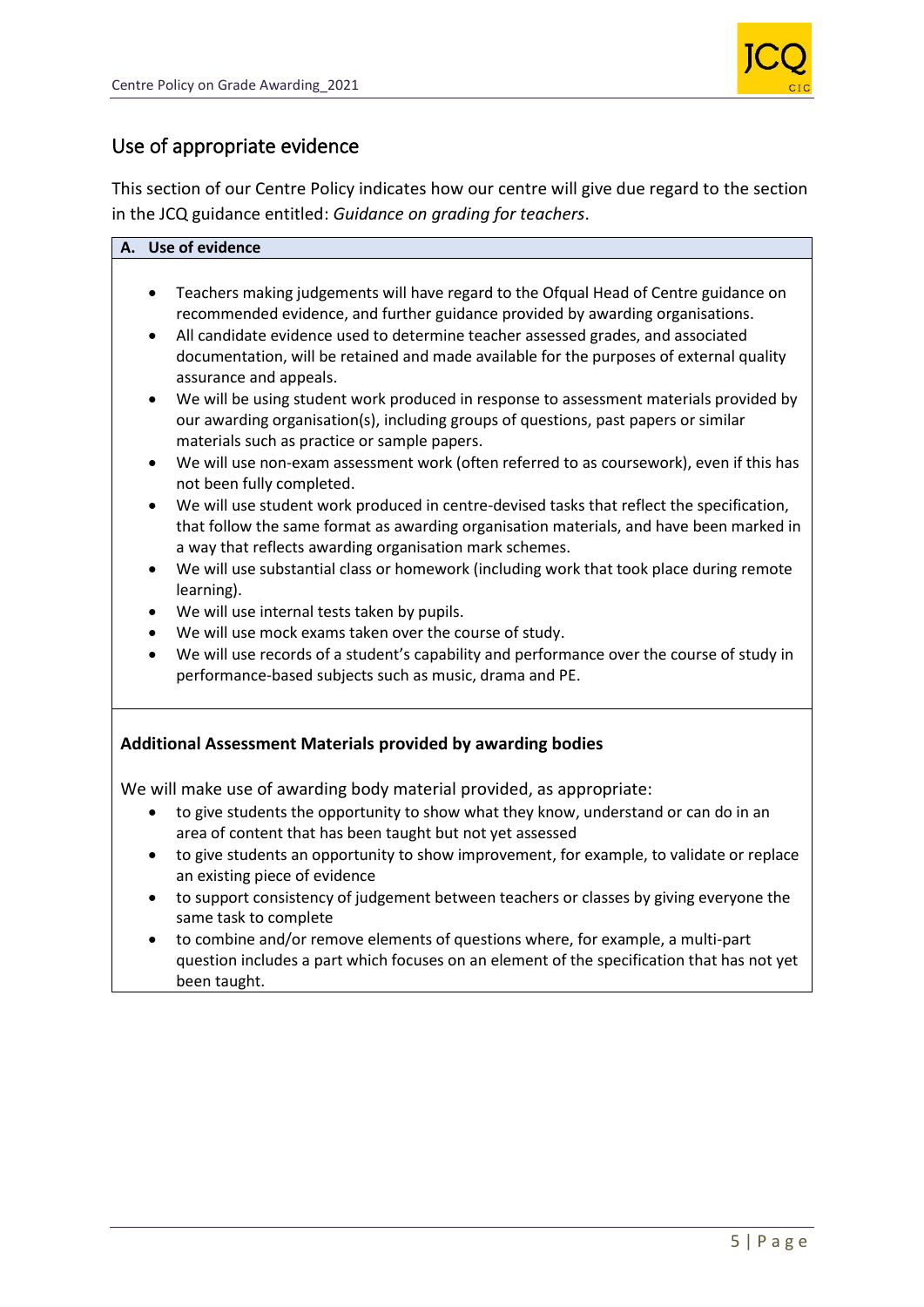![](_page_6_Picture_1.jpeg)

Our centre will ensure the appropriateness of evidence and balance of evidence in arriving at grades in the following ways:

- we will consider the level of control under which an assessment was completed, for example, whether the evidence was produced under high control and under supervision or at home
- we will ensure that we are able to authenticate the work as the student's own, especially where that work was not completed within the school or college
- we will consider the limitations of assessing a student's performance when using assessments that have been completed more than once, or drafted and redrafted, where this is not a skill being assessed
- we will consider the specification and assessment objective coverage of the assessment
- we will consider the depth and breadth of knowledge, understanding and skills assessed, especially higher order skills within individual assessments.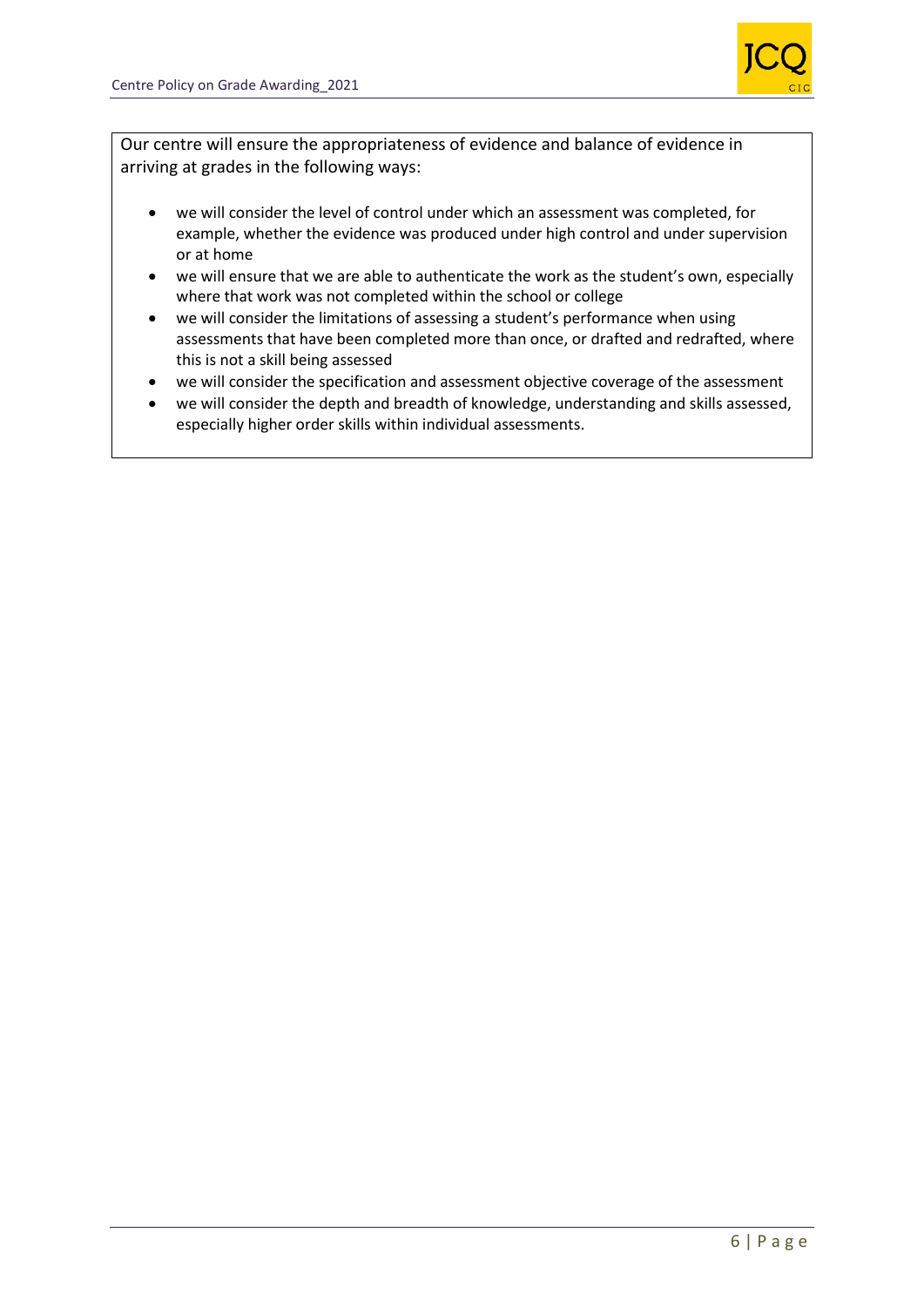![](_page_7_Picture_1.jpeg)

# Determining teacher assessed grades

#### **Awarding teacher assessed grades based on evidence**

In awarding teacher assessed grades:

- teachers will determine grades based on evidence which is commensurate with the standard at which a student is performing, i.e. their demonstrated knowledge, understanding and skills across the content of the course they have been taught
- teachers will record how the evidence was used to arrive at a fair and objective grade, which is free from bias
- teachers will produce an Assessment Record for each subject cohort and will share this with their Head of Department. Any necessary variations for individual students will also be shared
- Heads of Department will collate the Assessment Records in order to reach an overview and maintain standardisation of approach
- SLT Leads will discuss the collated records with the Heads of Department concerned, in order to maintain consistency of standards across subjects.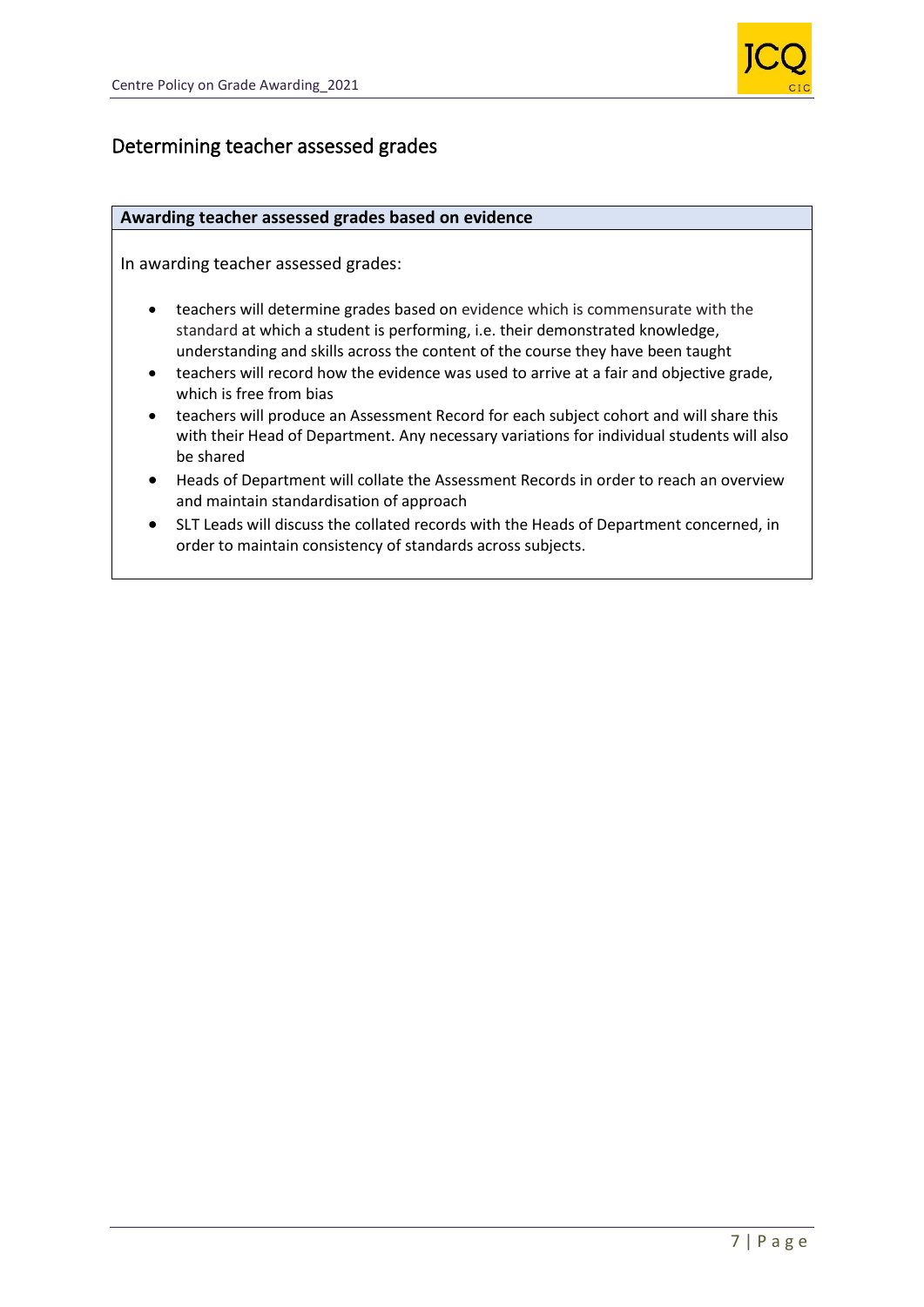![](_page_8_Picture_1.jpeg)

### Internal quality assurance

This section of our Centre Policy outlines the approach our centre will take to ensure internal standardisation of teacher assessed grades.

### **Head of Centre Internal Quality Assurance and Declaration**

#### **Internal quality assurance**

To ensure consistency, fairness and objectivity of decisions, both within and across subject departments:

- we will ensure that all teachers involved in deriving teacher assessed grades read and understand this Centre Policy document
- in subjects where there is more than one teacher and/or class in the department, we will ensure that our centre carries out an internal standardisation process
- we will ensure that all teachers are provided with training and support to ensure they take a consistent approach to:
	- o Arriving at teacher assessed grades
	- o Marking of evidence
	- o Reaching a holistic grading decision
	- o Applying the use of grading support and documentation
- we will conduct internal standardisation across all grades
- we will ensure that the Assessment Record will form the basis of internal standardisation and discussions between teachers to agree the awarding of teacher assessed grades
- where necessary, we will review and reflect on individual grading decisions to ensure alignment with the standards as outlined by our awarding organisations
- where appropriate, we will amend individual grade decisions to ensure alignment with the standards as outlined by our awarding organisations
- where there is only one teacher involved in marking assessments and determining grades, then the output of this activity will be reviewed by an appropriate member of staff within the centre, who may be the SLT Lead for that subject or a colleague in a related discipline
- in respect of equality legislation, we will consider the range of evidence for students of different protected characteristics that are included in our internal standardisation.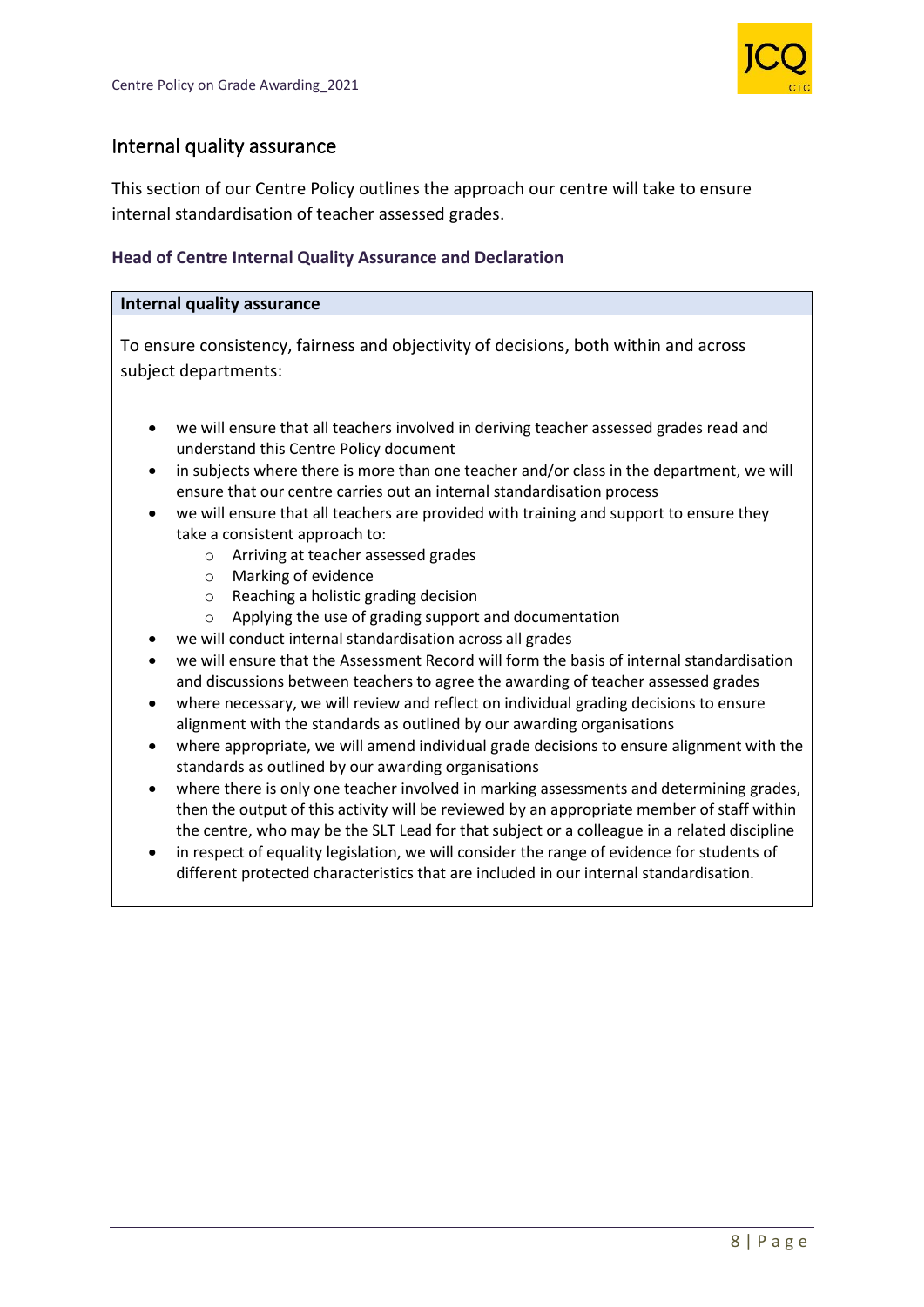![](_page_9_Picture_1.jpeg)

# Comparison of teacher assessed grades to results for previous cohorts

#### **Comparison of Teacher Assessed Grades to results for previous cohorts**

This section gives details of our internal process to ensure a comparison of teacher assessed grades at qualification level to results for previous cohorts in our centre taking the same qualification.

- We have information on the grades awarded to our students in past June series in which exams took place (e.g. 2017 - 2019).
- We will consider the size of our cohort from year to year.
- We will consider the stability of our centre's overall grade outcomes from year to year.
- We will consider both subject and centre level variation in our outcomes during the internal quality assurance process.
- We will prepare a succinct narrative on the outcomes of the review against historic data which, in the event of significant divergence from the qualifications-levels profiles attained in previous examined years, will address the reasons for this divergence. This commentary will be available for subsequent review during the QA process.
- This data will also be reviewed at Trust level.

If our initial teacher assessed grades for a qualification are viewed as overly lenient or harsh compared to results in previous years:

- we will compile historical data giving appropriate regard to potential mixtures of A\*-G and 9-1 grades in GCSEs. Where required, we will use the Ofqual guidance to convert legacy grades into the new 9 to 1 scale
- we will bring together other data sources, including SISRA, that will help to quality assure the grades we intend to award in 2021
- we will take account of variations in profiles, including ability levels on intake and the composition of the year groups in terms of SEND, EAL and other characteristics which might influence the grade profile.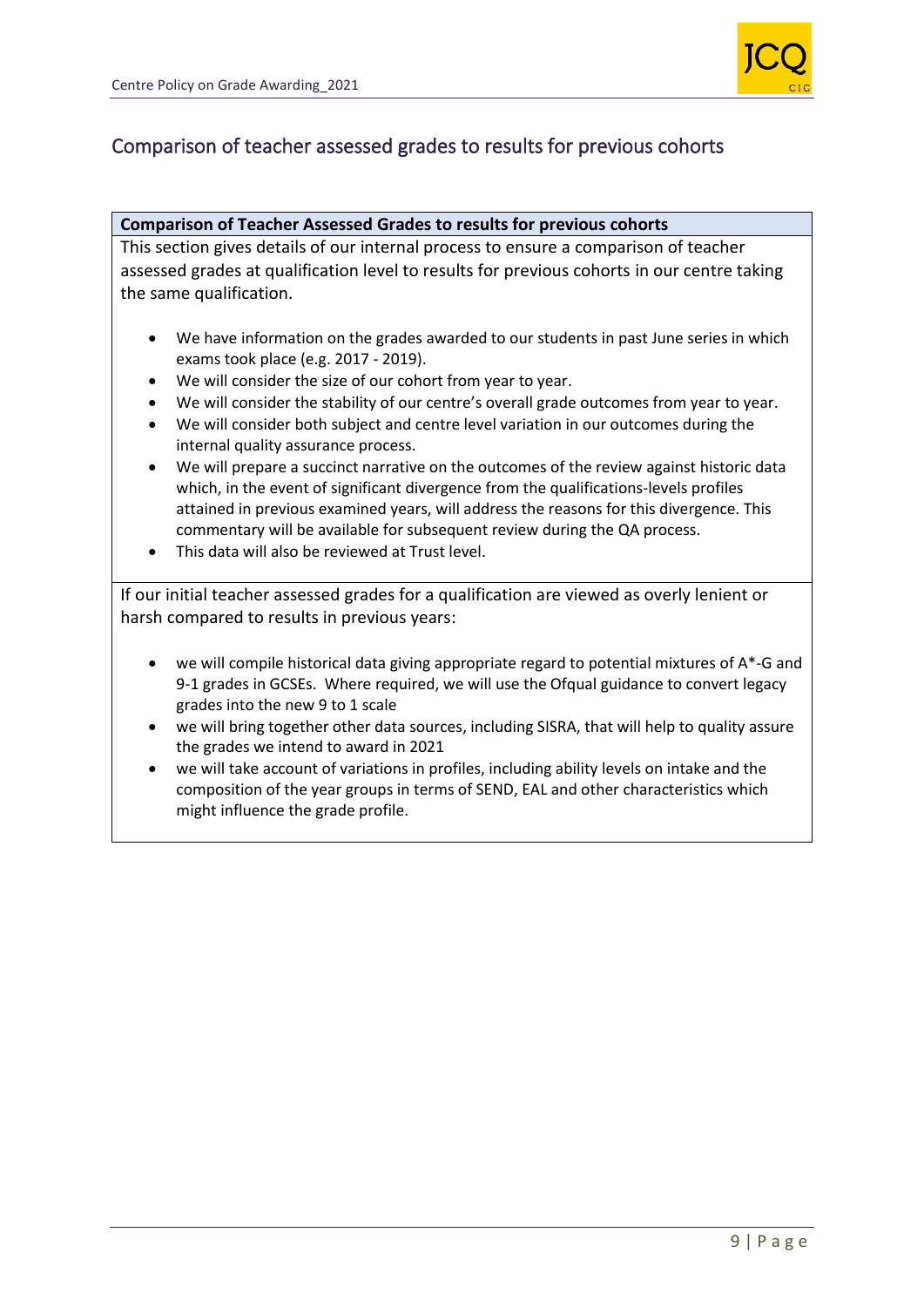![](_page_10_Picture_1.jpeg)

### Access Arrangements and Special Considerations

This section of our Centre Policy outlines the approach our centre will take to provide students with appropriate access arrangements, taking into account mitigating circumstances in particular instances.

### **Reasonable adjustments and mitigating circumstances (special consideration)**

- Where students have agreed access arrangements or reasonable adjustments (for example a reader or scribe) we will make every effort to ensure that these arrangements are in place when assessments are being taken.
- Where an assessment has taken place without an agreed reasonable adjustment or access arrangement, we will remove that assessment from the basket of evidence and alternative evidence obtained.
- Where illness or other personal circumstances might have affected performance in assessments used in determining a student's standard of performance, we will take account of this when making judgements.
- Where low attendance for reasons other than illness and personal circumstances as outlined above has been an issue, decisions must be taken on the basis of available evidence and we will take reasonable steps to provide opportunities for a student to sit one or more assessments to provide evidence towards a grade.
- We will record, as part of the Assessment Record, how we have incorporated any necessary variations to take account of the impact of illness or personal circumstances on the performance of individual students in assessments. The Examinations Manager should be made aware of where this has occurred.
- To ensure consistency in the application of Special Consideration, we will ensure all teachers have read and understood the document:  $JCQ - A$  guide to the special [consideration process, with effect from 1 September 2020](https://www.jcq.org.uk/wp-content/uploads/2020/08/A-guide-to-the-spec-con-process-202021-Website-version.pdf)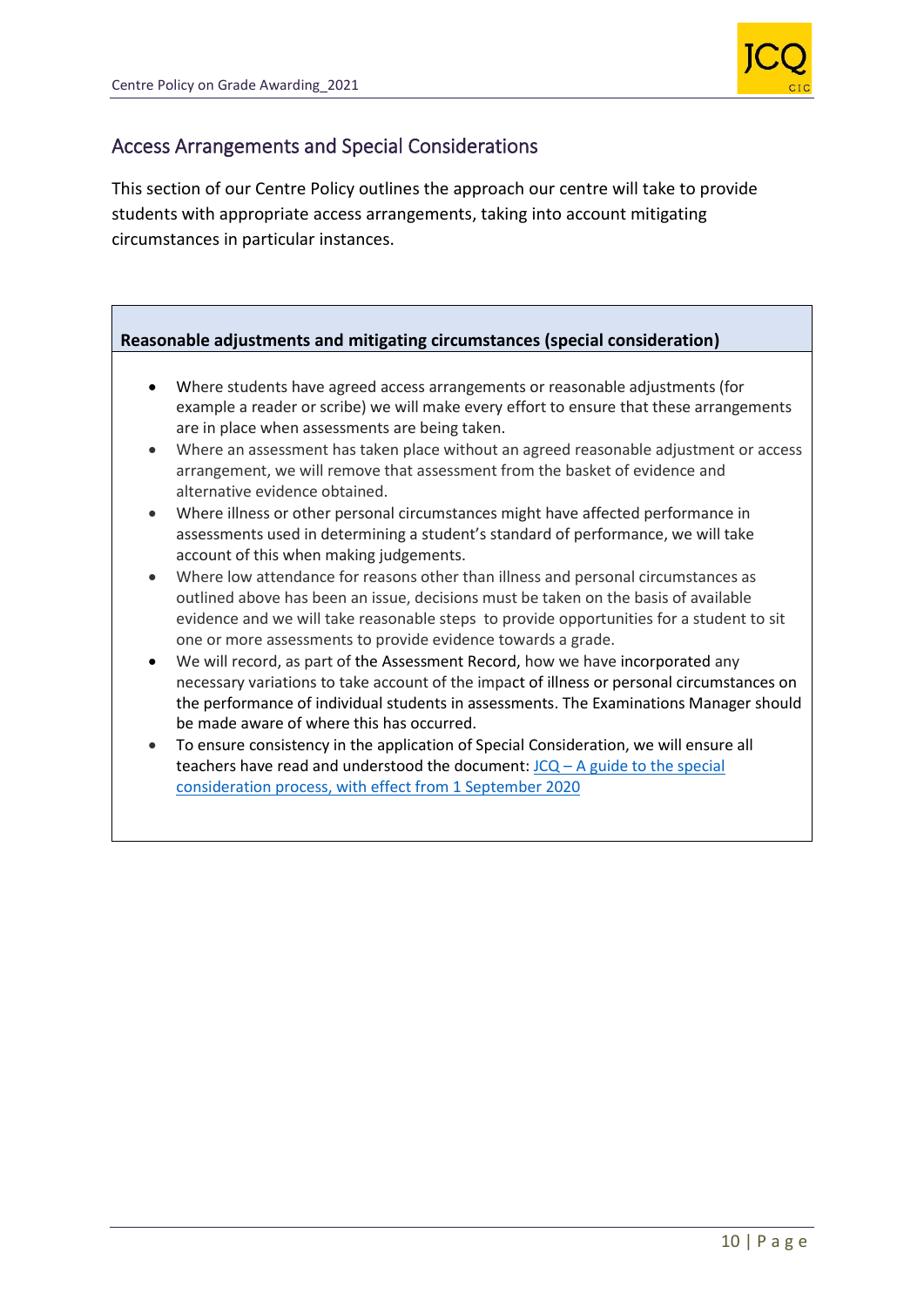![](_page_11_Picture_1.jpeg)

#### B. **Addressing Disruption/Differentiated Lost Learning (DLL)**

This section gives details of our approach to address disruption or differentiated lost teaching.

- Teacher assessed grades will be determined based on evidence of the content that has been taught and assessed for each student.
- Where learning was lost due to the student's lack of motivation or attendance, the grade must be based on the evidence which exists, though the student should be offered the opportunity to make up for lost work during the time available before grading.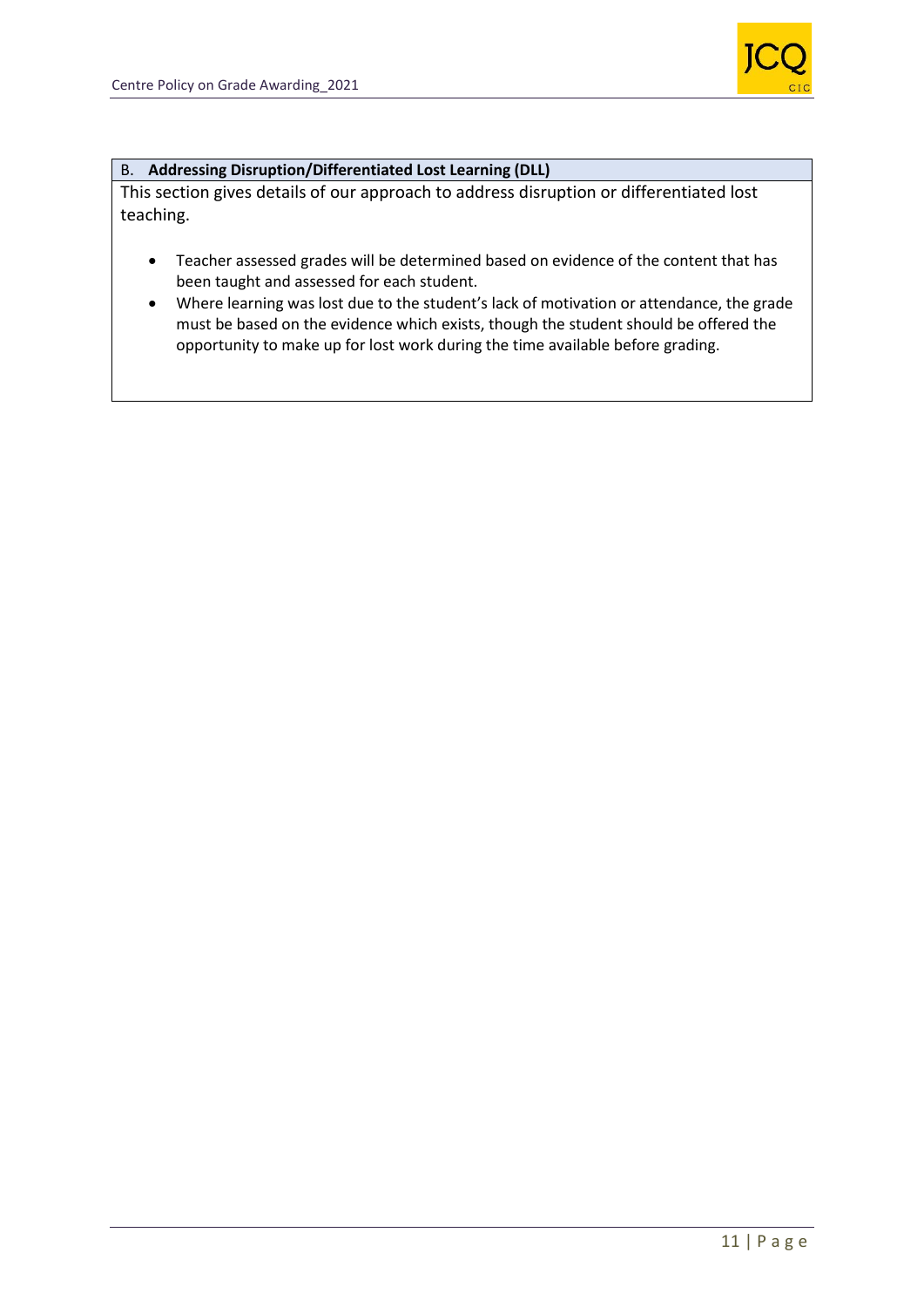![](_page_12_Picture_1.jpeg)

# **Objectivity**

This section of our Centre Policy outlines the arrangements in place to ensure objectivity of decisions.

### **Objectivity**

Staff will fulfil their duties and responsibilities in relation to relevant equality and disability legislation.

When discussing the process with Heads of Department, SLT links should pay particular attention to the need to be aware of the possibility of bias, considering:

- sources of unfairness and bias (situations/contexts, difficulty, presentation and format, language, conditions for assessment, marker preconceptions, for example
- how to minimise bias in questions and marking and hidden forms of bias and
- bias in teacher assessed grades.

To ensure objectivity, all staff involved in determining teacher assessed grades will be made aware that:

- unconscious bias can skew judgements
- the evidence presented should be valued for its own merit as an indication of performance and attainment
- teacher assessed grades should not be influenced by candidates' positive or challenging personal circumstances, character, behaviour, appearance, socio-economic background, or protected characteristics
- unconscious bias is more likely to occur when quick opinions are formed; and

Our internal standardisation process will help to ensure that there are different perspectives to the quality assurance process.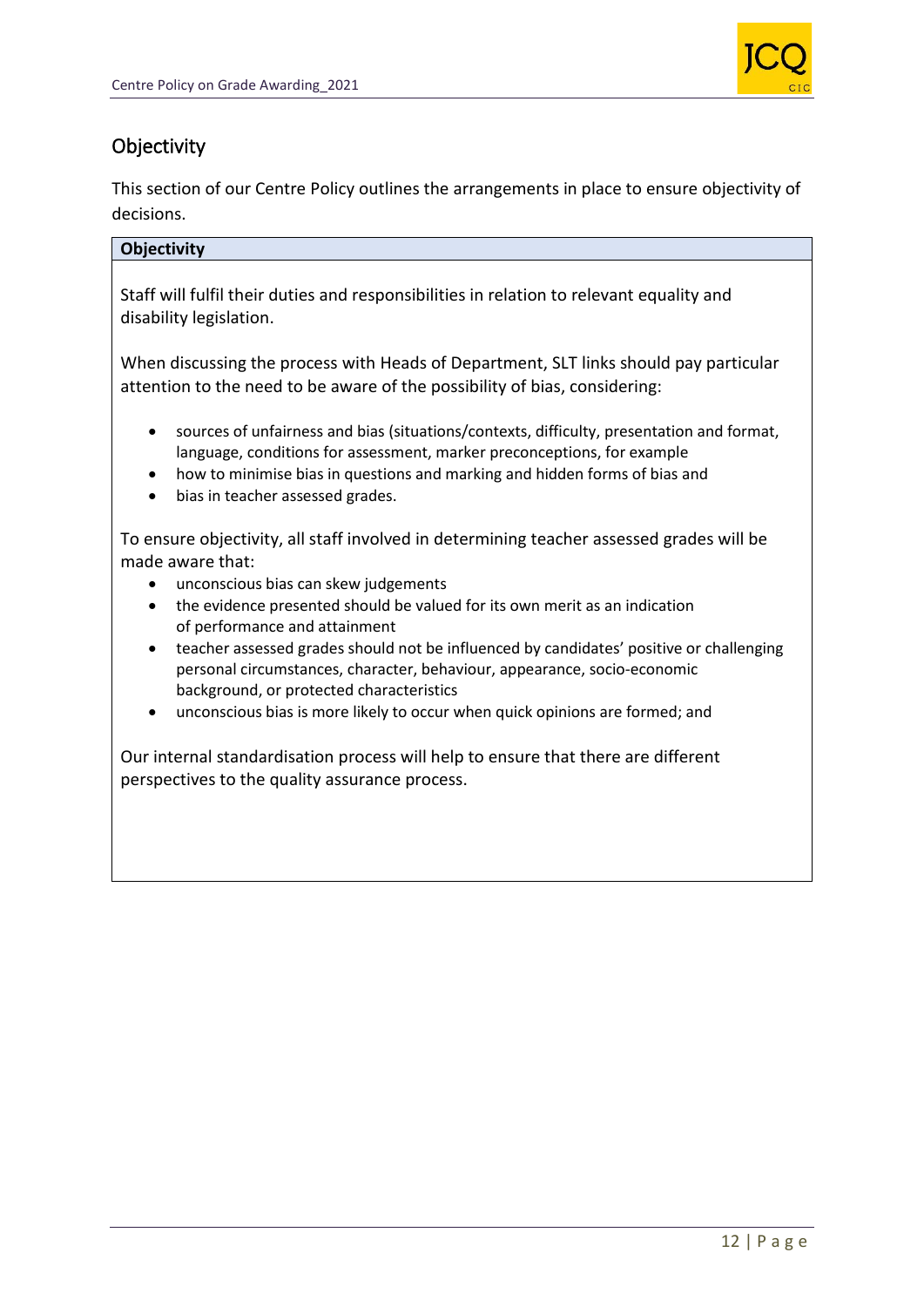![](_page_13_Picture_1.jpeg)

# Recording decisions and retention of evidence and data

This section of our Centre Policy outlines our arrangements for recording decisions and to retaining evidence and data.

| <b>Recording Decisions and Retention of Evidence and Data</b><br>C.                                                                                                                                                                |  |
|------------------------------------------------------------------------------------------------------------------------------------------------------------------------------------------------------------------------------------|--|
| To ensure evidence and data are available for inspection or to support appeals, we will:                                                                                                                                           |  |
| ensure that teachers and Heads of Departments maintain records that show how the<br>teacher assessed grades process operated, including the rationale for decisions in relation<br>to individual marks/grades                      |  |
| ensure that evidence is maintained across a variety of tasks to develop a holistic view of<br>$\bullet$<br>each student's demonstrated knowledge, understanding and skills in the areas of content<br>taught                       |  |
| put in place recording requirements for the various stages of the process to ensure the<br>accurate and secure retention of the evidence used to make decisions                                                                    |  |
| comply with our obligations regarding data protection legislation                                                                                                                                                                  |  |
| ensure that the grades accurately reflect the evidence submitted<br>$\bullet$                                                                                                                                                      |  |
| ensure that evidence is retained electronically or on paper in a secure centre-based<br>$\bullet$<br>system that can be readily shared with our awarding organisations                                                             |  |
| ensure that the Head of Centre and the Examinations Manager have knowledge of and<br>$\bullet$<br>access to the location of the evidence, in order to support external sampling processes<br>and the post-results appeals process. |  |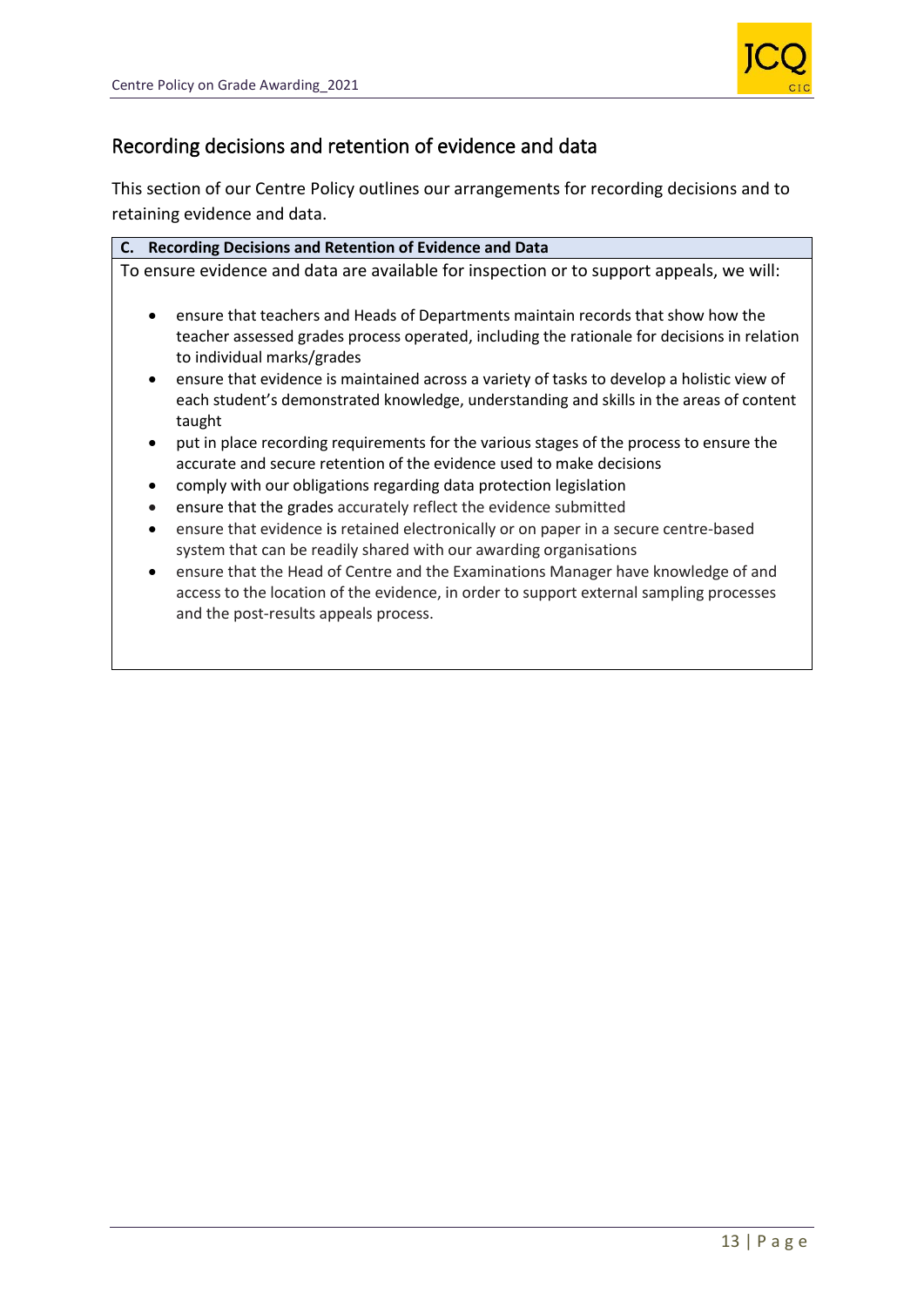![](_page_14_Picture_1.jpeg)

### Authenticating evidence

#### **D. Authenticating evidence**

This section of our Centre Policy details the mechanisms in place to ensure that teachers are confident in the authenticity of evidence, and the process for dealing with cases where evidence is not thought to be authentic.

- Robust mechanisms, which will include moderation within the subject department, will be in place to ensure that teachers are confident that work used as evidence is the students' own and that no inappropriate levels of support have been given to students to complete it, either within the centre or with external tutors.
- It is understood that awarding organisations will investigate instances where it appears evidence is not authentic. We will follow all guidance provided by awarding organisations to support these determinations of authenticity.
- Heads of Department should seek guidance from the Examinations Manager where they are unsure whether malpractice or misinterpretation may have occurred.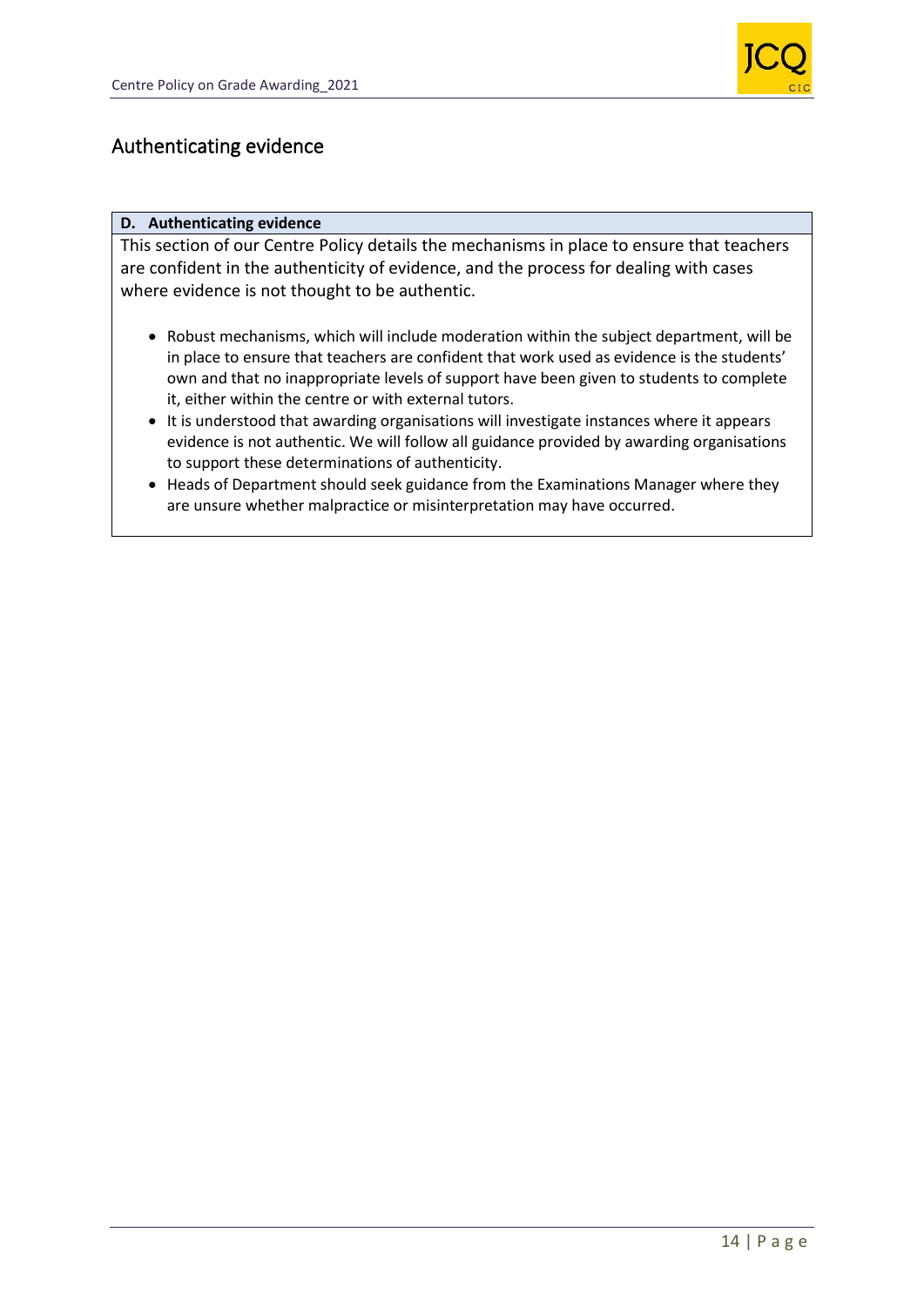![](_page_15_Picture_1.jpeg)

# Confidentiality, malpractice and conflicts of interest

#### **A. Confidentiality**

This section details the measures in place in our centre to maintain the confidentiality of grades, while sharing information regarding the range of evidence on which the grades will be based.

- All staff involved will be made aware of the need to maintain the confidentiality of teacher assessed grades.
- All teaching staff will be briefed on the requirement to share details of the range of evidence on which students' grades will be based, while ensuring that details of the final grades remain confidential.
- Relevant details from this Policy, including requirements around sharing details of evidence and the confidentiality requirements, will be shared with parents/guardians*.*

#### **B. Malpractice**

This section details the measures in place in our centre to prevent malpractice and, where that proves impossible, to handle cases in accordance with awarding organisation requirements.

- Our general centre policies regarding malpractice, maladministration and conflicts of interest have been reviewed to ensure they address the specific challenges of delivery in Summer 2021.
- All staff involved have been made aware of these policies and have received training, as necessary.
- All staff involved will be made aware of the specific types of malpractice which may affect the Summer 2021 series including:
	- o breaches of internal security
	- o deception
	- o improper assistance to students
	- o failure to appropriately authenticate a student's work
	- o over direction of students in preparation for common assessments
	- o allegations that centres submit grades not supported by evidence that they know to be inaccurate
	- $\circ$  centres enter students who were not originally intending to certificate a grade in the Summer 2021 series
	- o failure to engage as requested with awarding organisations during the External Quality Assurance and appeal stages
	- o failure to keep appropriate records of decisions made and teacher assessed grades.
- The consequences of malpractice or maladministration as published in the JCQ guidance: [JCQ Suspected](https://www.jcq.org.uk/exams-office/malpractice/jcq-suspected-malpractice-policies-and-procedures-2019-2020) Malpractice: Policies and Procedures and including the risk of a delay to students receiving their grades, up to, and including, removal of centre status have been outlined to all relevant staff.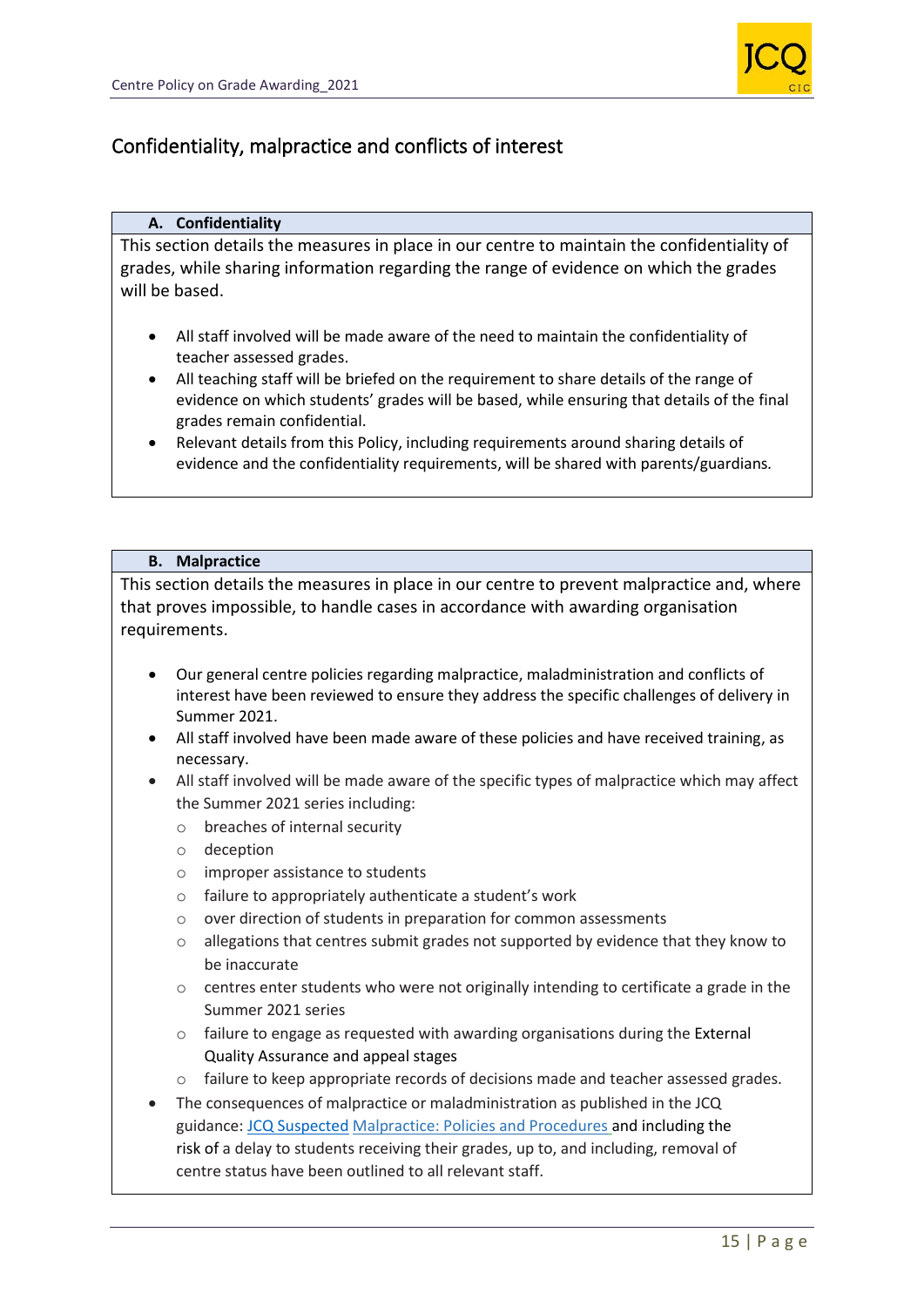![](_page_16_Picture_1.jpeg)

#### **C. Conflicts of Interest**

This section details our approach to addressing conflicts of interest, and how we will respond to such allegations.

- To protect the integrity of assessments, all staff involved in the determination of grades must declare any conflict of interest such as family relationships with students whose grades they are assessing; The Examinations Manager must keep a record of such declarations.
- Where a Head of Department is responsible for assessing the grades of a family member, the SLT Lead for that subject should be involved in the final decisions, having regard to the evidence of the student's achievement in that subject.
- The Head of Centre will take appropriate action to manage any conflicts of interest arising with centre staff in accordance with the JCQ documents- [General Regulations](https://www.jcq.org.uk/wp-content/uploads/2020/09/Gen_regs_approved_centres_20-21_FINAL.pdf)  [for Approved Centres, 1 September 2020 to 31 August 2021.](https://www.jcq.org.uk/wp-content/uploads/2020/09/Gen_regs_approved_centres_20-21_FINAL.pdf)
- We will ensure that the existence of any potential conflicts of interest is acknowledged when dealing with reviews and appeals.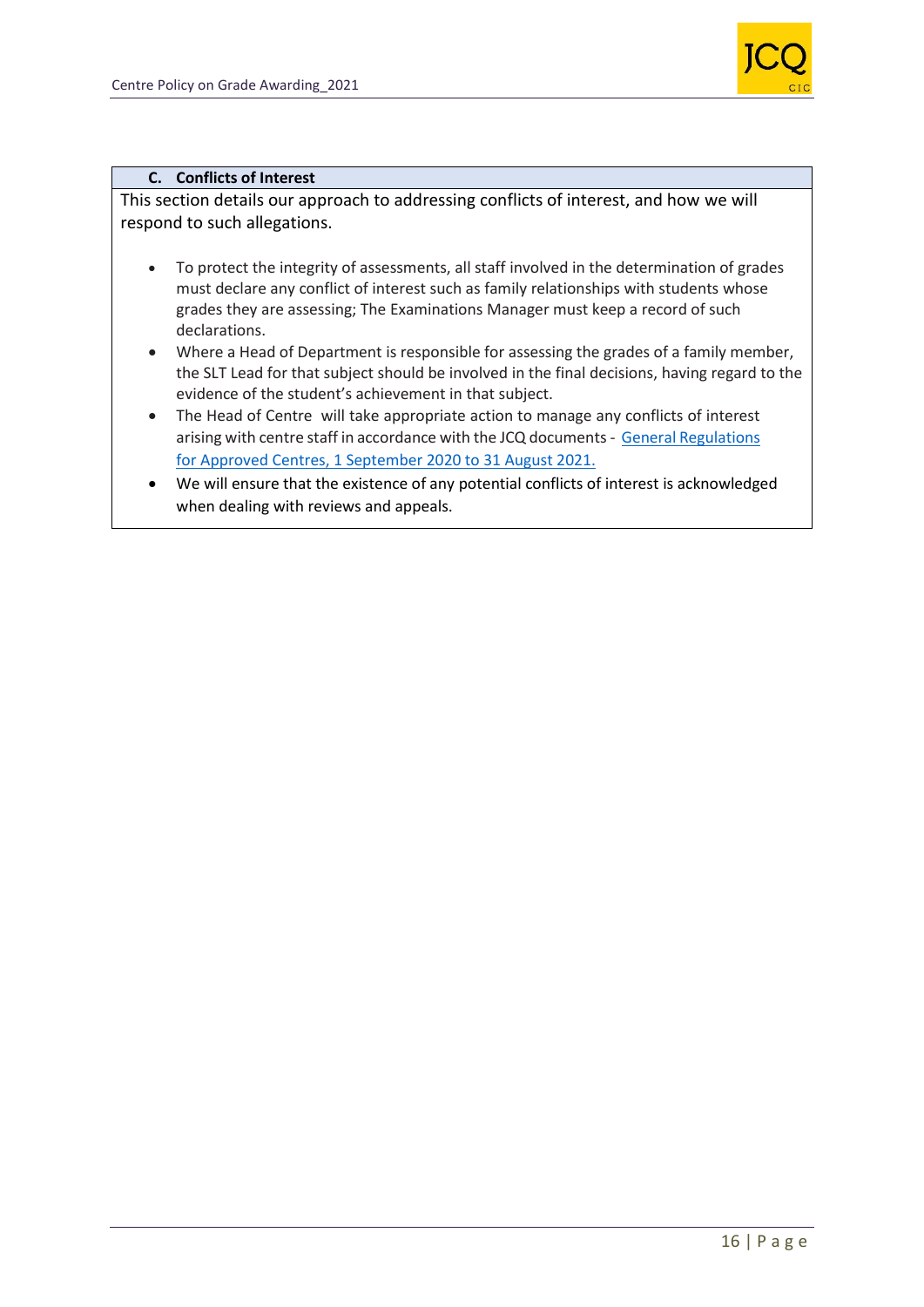![](_page_17_Picture_1.jpeg)

### Private candidates

### **A. Private Candidates**

- Longsands is not submitting grades for any private candidates previously unknown to the school.
- Where an entry has been made for an ex-student of Longsands or for a subject not specifically taught at Longsands, a substantial body of validated evidence will be required in order to assess a grade; this may include the candidate sitting an assessment in the subject at Longsands.

# External Quality Assurance

### **A. External Quality Assurance**

This section outlines the arrangements we have in place to ensure the relevant documentation and assessment evidence can be provided in a timely manner for the purposes of External Quality Assurance sampling, and that staff can be made available to respond to enquiries in a timely and effective way.

- All staff involved have been made aware of the awarding organisation requirements for External Quality Assurance as set out in the **JCQ Guidance**.
- All necessary records of decision-making in relation to determining grades have been properly kept and can be made available for review as required.
- All student evidence on which decisions regarding the determination of grades has been retained and can be made available for review as required.
- Instances where student evidence used to decide teacher assessed grades is not available, for example where the material has previously been returned to students and cannot now be retrieved, will be clearly recorded on the appropriate documentation.
- All staff involved have been briefed on the possibility of interaction with awarding organisations during the different stages of the External Quality Assurance process and can respond promptly and fully to enquiries, including attendance at Virtual Visits should this prove necessary.
- Arrangements are in place to respond fully and promptly to any additional requirements/reviews that may be identified as a result of the External Quality Assurance process.
- Staff will be made aware that a failure to respond fully and effectively to such additional requirements may result in further action by the awarding organisations, including the withholding of results.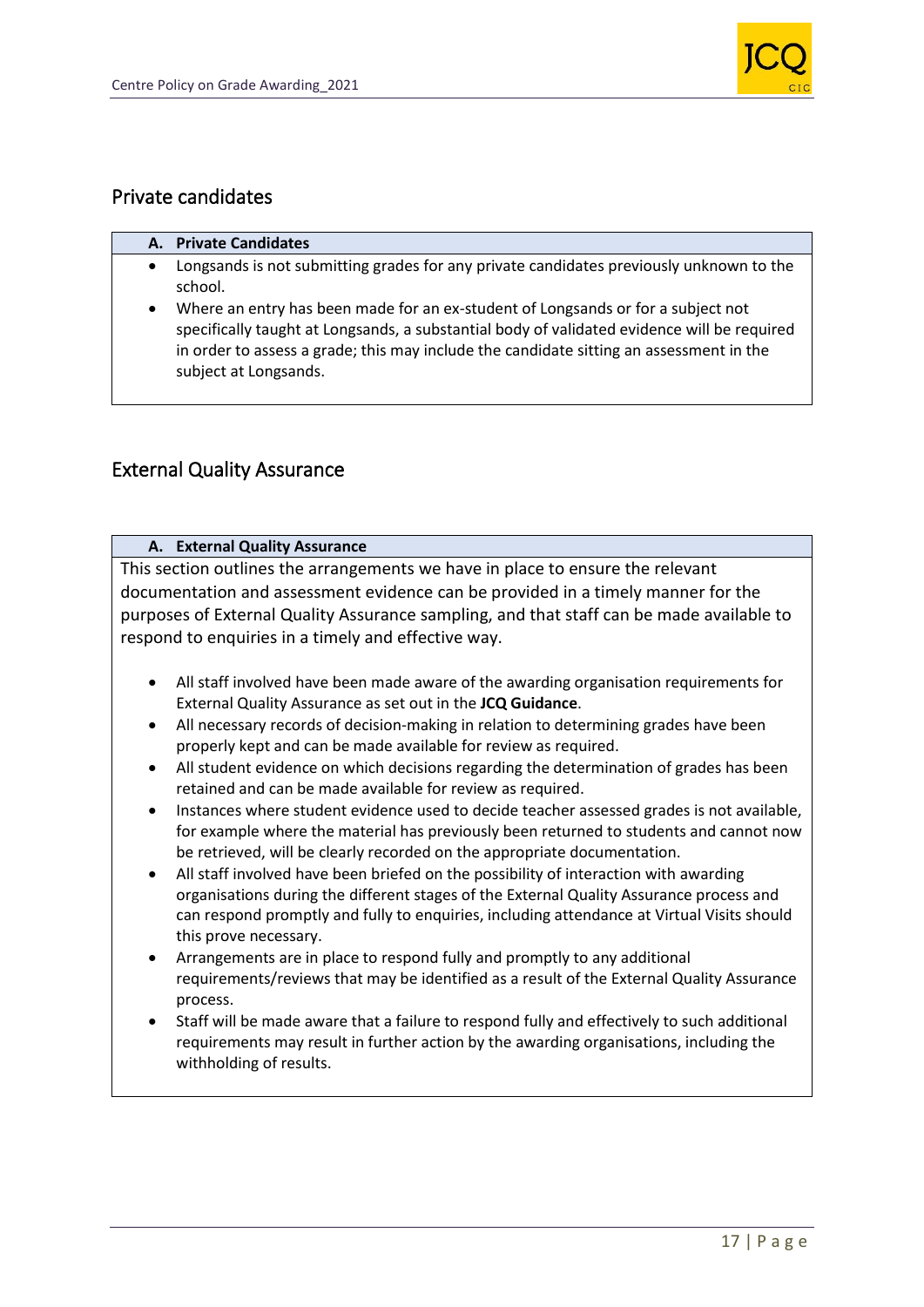![](_page_18_Picture_1.jpeg)

### Results

This section of our Centre Policy outlines our approach to the receipt and issue of results to students and the provision of necessary advice and guidance.

#### **A. Results**

- All staff involved will be made aware of the specific arrangements for the issue of results in Summer 2021, including the issuing of A/AS, BTEC, GCSE and vocational results in the same week, specifically  $10^{th}$  and 12 th August 2021.
- Arrangements will be made to ensure the necessary staffing, including exams office and support staff, to enable the efficient receipt and release of results to our students.
- Arrangements will be in place for the provision of all necessary advice, guidance and support, including pastoral support, to students on receipt of their results.
- Such guidance will include advice on the appeals process in place in 2021 (see below).
- Appropriate staff will be available to respond promptly to any requests for information from awarding organisations, for example regarding missing or incomplete results, to enable such issues to be swiftly resolved.
- Parents/carers will be made aware of arrangements for results days.